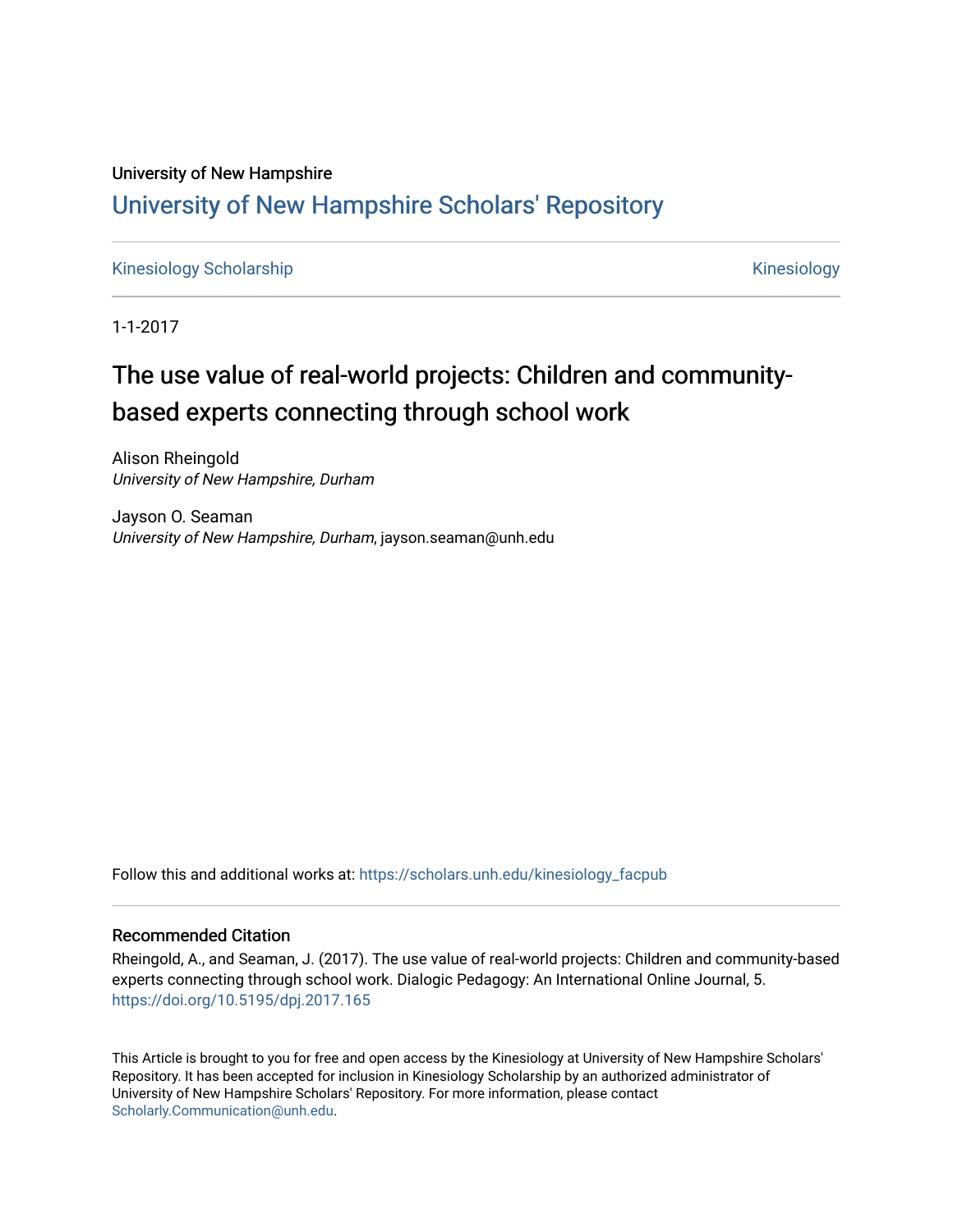# Dialogic Pedagogy

# The Use-Value of Real-World Projects: Children and Local Experts Connecting Through School Work



**Alison Rheingold** Christa McAuliffe Charter School



**Jayson Seaman** University of New Hampshire

#### *Abstract*

*In this paper we discuss how the products of student work during long-term, interdisciplinary curricular units at King Middle School, a grades 6-8 public school in Portland, Maine, through their aesthetic qualities, transformed people's understanding of what children were capable of. We argue that, to effectively understand student work of this type, 'cognitive' and 'practical' criteria for evaluation – i.e., as a supposed indicator of what students need to know and be able to do – fail to convey the actual, substantive value of the work, rendering it relatively static and meaningless like much conventional schoolwork. Instead, we argue that aesthetic criteria can help to adequately understand and assess community-based, project work. Moreover, focusing only on student learning throughout the production process occludes the importance of collaboration, communication, and dialogue with an audience: in this case, community experts whose goals and interests must be accommodated as students do their work. The aim of the article is twofold: 1) to present a coherent picture of student project work that adequately captures its complexity both in the process of its production, and in its use-value upon completion; and 2) to argue for the importance of aesthetic criteria in planning and assessing student projects.*

**Dr. Alison Rheingold** is the Director of Professional Learning at the Christa McAuliffe Charter School in Framingham, Massachusetts. Her primary role is to develop teachers' passion for designing and implementing community-based, interdisciplinary curriculum for middle school children.

**Jayson Seaman** is Associate Professor of Kinesiology and Affiliate Associate Professor of Education at the University of New Hampshire. His research interests include the historical foundations of experiential education, youth development, learning in informal settings, and adolescent identity formation. He is the co-author (with John Quay) of *John Dewey and Education Outdoors* (Sense, 2013).

030380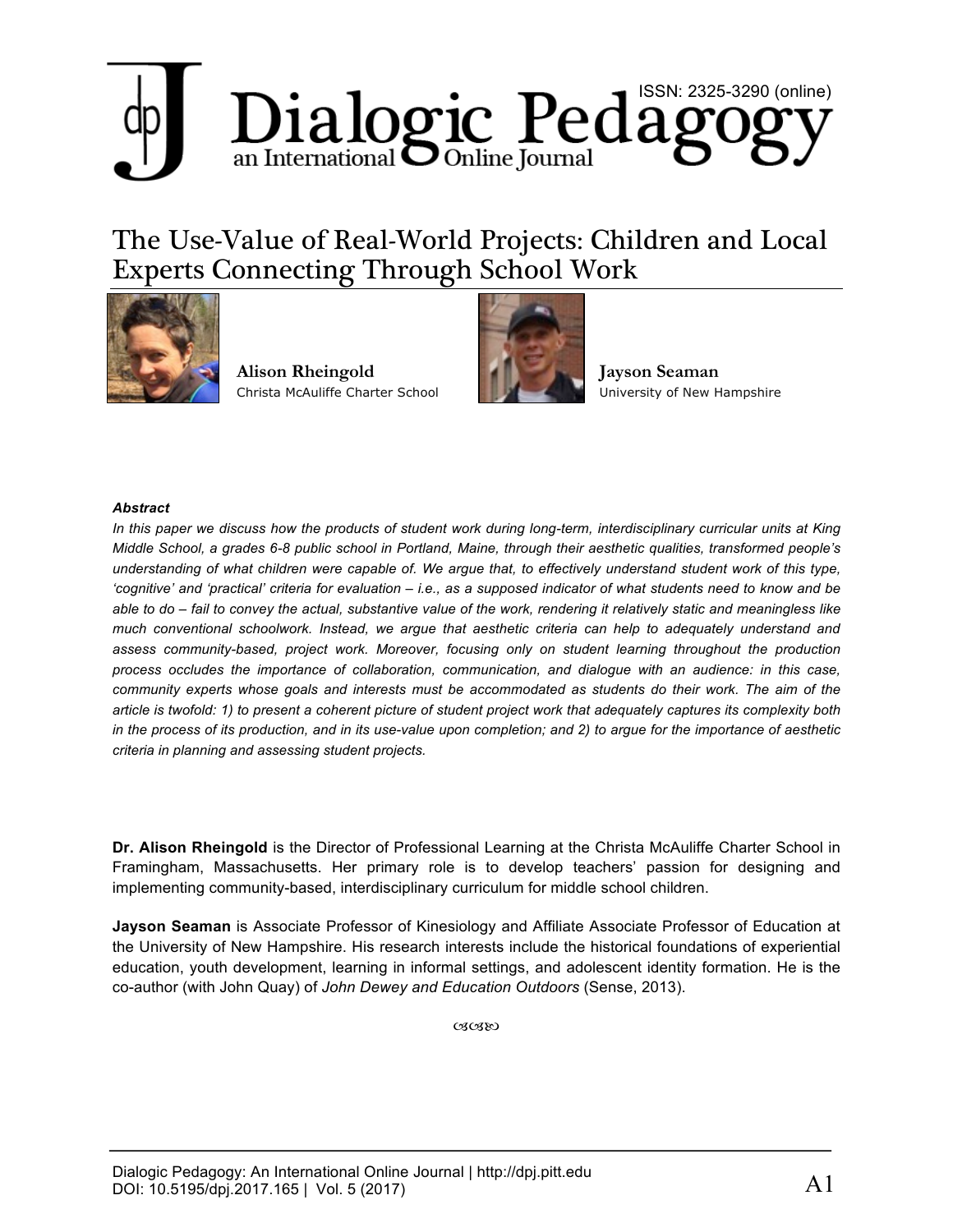## **Introduction**

The function of art has always been to break through the crust of conventionalized and routine consciousness (John Dewey, 1927/1954, p. 183)

Something almost indescribable happens when adults see beautiful work created by children, or when an audience watches a child's top-notch performance; they become overtly emotional, perhaps wondering, "How can a child of this age have produced something that good?" Or they might observe: "I am impressed that the child cared enough to work that hard on the project." When children's academic work embodies certain qualities, it can be much more than a demonstration of content knowledge and skills – it can transform students and audiences, functioning as art in the sense John Dewey describes.

This paper discusses how the products of student work during long-term curricular units at one public middle school demonstrated this kind of aesthetic quality. We argue that, to effectively understand student work of this type, 'cognitive' and 'practical' criteria for evaluation– i.e., as a supposed indicator of *what students need to know and be able to do –* fail to convey the actual, substantive value of the work, rendering it relatively static and meaningless like much conventional schoolwork. We argue that *aesthetic*  criteria helps to adequately understand and assess project work, particularly when it communicates meaning and value to people outside of the school. Moreover, focusing only on student learning during project work obscures the importance of collaboration, communication, and dialogue with an audience: in this case, local experts whose goals and interests must be accommodated throughout the production process. We therefore also argue for seeing student labor on real world projects as "boundary work" (Star & Griesemer, 1989) - crucial to understanding the ultimate value of *what* they produce.

The purpose of the article is twofold: 1) to present a coherent picture of student project work that captures its complexity both in the process of its production, and in its use-value upon completion; and 2) to argue for the importance of aesthetic criteria in planning and assessing student projects. Our broader aim is to show the provocative nature of aesthetic criteria for assessing the quality of educational outcomes.

#### **Overview of the Study**

For over 20 years, children at King Middle School, a school serving grades 6-8 in Portland, Maine ("King") have created high-quality products and performances of academic work through a model of school reform that focuses on heterogeneous grouping, extended, interdisciplinary, community-based research projects, and sharing student work with audiences. Because of the type of academic inquiry, the quality of student work, and the recognition this school has received over time, students' products and performances have been seen and used by people throughout the United States and elsewhere in the world. For example, King was profiled on edutopia.com as a 'school that works' and was featured in 2010 on Korean public television program as a 'school of the future.'

Much of students' academic work at King, especially the kind of long-term, interdisciplinary projects that provided the context of this study, is done alongside local partners - people from the Portland area who actively participate in the planning and execution of academic projects. Students engage in research that often stems from expressed needs of these outside experts. Examples include scientists, journalists, architects, graphic designers, artists, and city council members. Sometimes these experts are also parents of students at King. Through their joint work, students, teachers, and local experts negotiate their understanding of the work, each other, and the broader region. (For specific examples of projects, see Dobbertin (2010)).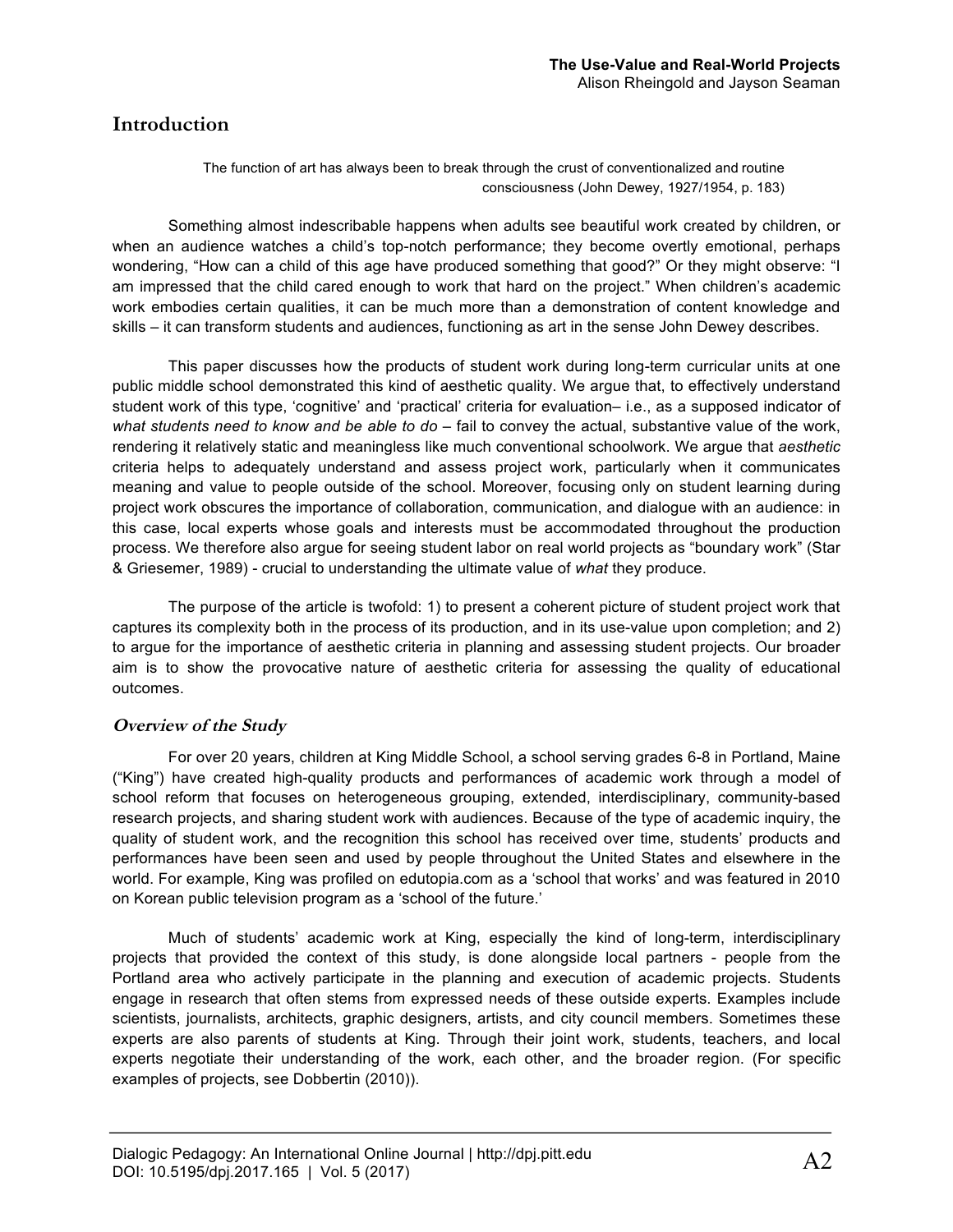# **The Use-Value and Real-World Projects**

Alison Rheingold and Jayson Seaman

What students produce at this school is radically different from ordinary schoolwork. In many schools, students' work (literally) falls into what Sidorkin (2001) calls the "wastebasket economy." Sidorkin urges a focus on the use value of student products. He argues that the value of student work – what they make through their labor – at any school depends on many factors including *what* students produce, *why*  it was created, and *who* 'uses' or 'consumes' it. Based on these criteria, unlike consumer commodities, most student work has no use value at all. Imagine a worksheet or test: children labor to produce them but cannot use them, parents cannot use them, and even teachers cannot use them except as a rationale for doing and keeping their jobs (they require grading). Therefore the 'use value' of most student work is nil: at best, it might end up on a parent's refrigerator as a nostalgic artifact, but most ends up in the recycle bin. In school, "learning is a byproduct of making useless things," Sidorkin writes (2001, p. 94). The psychological consequences of endlessly making useless things are predictably severe, resulting in de-motivation and alienation from one's creative potential as well as from the social communities that confer value on one's work (Lave, 1990; Lave & McDermott, 2002).

Advocates of project-based learning have compellingly argued that projects disrupt the typical disutility of schoolwork and therefore possess much stronger motivational potential (e.g., Blumenfeld et al., 1991). Two elements are central to this line of argument: projects' collaborative nature (Poortvliet & Darnon, 2010) and the use value of what students actually produce (Wardekker, Boersma, Ten Dame, & Volman, 2011). These 'affordances' give project work a kind of dual valence: their work is born from a desire to associate with peers as well as a sense that what one produces will mean something to someone other than the teacher. And, awareness that one's work will receive scrutiny by an outside audience can add additional motivational force (Magnifico, 2010).

Rarely considered in these arguments, however, is what student work does for its recipients outside the school: the group, ostensibly, who ultimately will confer value. Some authors have focused on the potential benefit of service learning, asking, "How did community partners perceive the program?" (Baker & Murray, 2011, p. 125). Likewise, Sanders (2006) lays out a range of successful school partnerships, which on the "extensive" end include "long term, bi or multidirectional, high level of interaction, extensive planning and coordination" (p. 8)

But w*hat is the actual value* of student work – the things children produce*?* Moreover, how should this value be considered? We believe this is a crucial question that, as our analysis will show, affects how project work might be more fully understood, as well as having implications for the dialogic potential of this work in educational settings. At King, for example, a significant amount of students' work possesses the above affordances. It is very different from work that more typically earns only a teacher's, and perhaps a parent's, scrutiny. Teachers in all content areas at King purposefully aim students toward work modeled after a professional's, and student products are indeed of such a high degree of quality to be worthy of genuine praise (U.S. Secretary of Education Arne Duncan lauded compliments on it in a 2010 visit). But, there is quality work and then there is quality work; at the middle school level, it is quite rare for students to produce work that approaches that of professionals – and, importantly, no one really expects this. Nonetheless, the animating discourse at King is for students to approximate the work of professionals, for students to experience application of their work outside of the school, and to shift learning outcomes to align with what people do in the 'real' world, rather than just developing abstract skills and knowledge as they produce things bound for the wastebasket. And, student work is more than token, because the response from students and community members alike is usually overwhelmingly positive (judging by its continuation now over decades).

If students repeatedly create products and performances that relate to tangible outcomes outside of the school, then it follows that there is ongoing value to the students *and* to communities of practice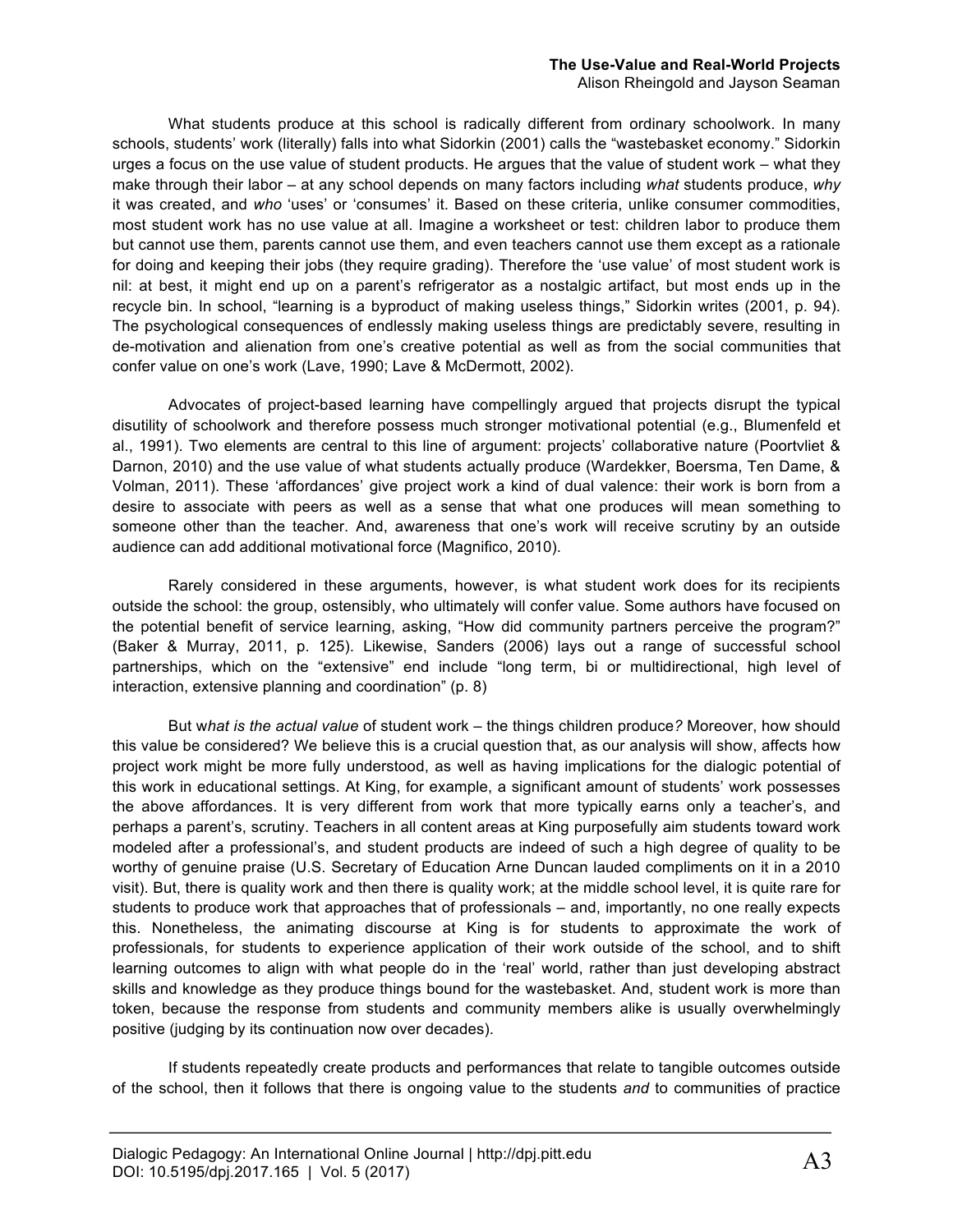outside the school. But what is the nature of this 'value?' Is what local individuals and groups value the same as what school members intend? Upon inspection, it becomes apparent that the value of student work is likely discontinuous across involved parties – students might perceive use value in products of their labor that local professionals would never use. The concepts of 'exchange value' and 'use value' as in critical theories (e.g., Apple, 1990; Roth, 2011; Wardekker et al., 2011) do not alone explain how projects sustain meaningful collaboration and dialogue across the schooling and local/professional domains. In this study, we asked: what can be learned from investigating *value* in this kind of project work, and what might the findings mean to questions of curriculum design and assessment, and, more deeply, the nature of student work in school? The research described in the remainder of the paper sought to understand the 'use value' of student work at King Middle School by soliciting the perspectives of local experts involved in it.

#### **A starting example – The field guide**

Here we provide an exemplar to illustrate qualities of student artifacts produced alongside local experts. Over the years, students at King have created numerous field guides to surrounding natural areas. Field guides, as a type of academic product, have two inherent qualities that are critical to our research: field guides can be both *useful* and *beautiful*. The process of creating a field guide involves extensive fieldwork with local partners, research into the items to be included in the guide, scientific writing, and artwork (in these cases, drawing of the species displayed in the guide – originally done in color). See Figure 1 on next page for an example of work from a field guide that students created in 1995, examining plants and animals living in the intertidal zone of local Casco Bay.

No field guide of this sort existed. Students, with local experts and teachers, worked tirelessly on each entry, starting by examining plants or animals in the field (in this case actually in the water, using snorkels and wetsuits), and ending with extensive drafts and critiques of their writing and scientific drawings. The book, when complete, was bound, published, and sold around the area. More than just being a useful book, the artifact (the field guide) and project (the process through which students learned about the species in the intertidal zone) launched field-guide projects both at King and at other schools around the country. This project was also used during a keynote speech as a model at Expeditionary Learning's 2010 Annual Conference<sup>1</sup>. As discussed throughout this paper, the beauty and usefulness of students' work (even when 'useful' is defined differently for different players) propels the artifacts and students into future, meaning-making roles.

#### **Conceptual Framework**

#### **Boundary Objects and Boundary Crossing**

Our research was informed by a social practice perspective on learning, specifically cultural historical activity theory (CHAT) and Deweyan pragmatism, two frameworks that have been combined elsewhere (Miettinen, 2001; Miettinen, 2006). In this section, we discuss a main principle in CHAT – artifact mediation – and introduce the concepts of *boundary objects* and *boundary crossings* as a way to examine both the process and the products of student work in real-world curriculum projects. These concepts alone, however, do not explain why student projects – few of which, we surmise, actually

 $1$  As of 2015, Expeditionary Learning is known as EL Education.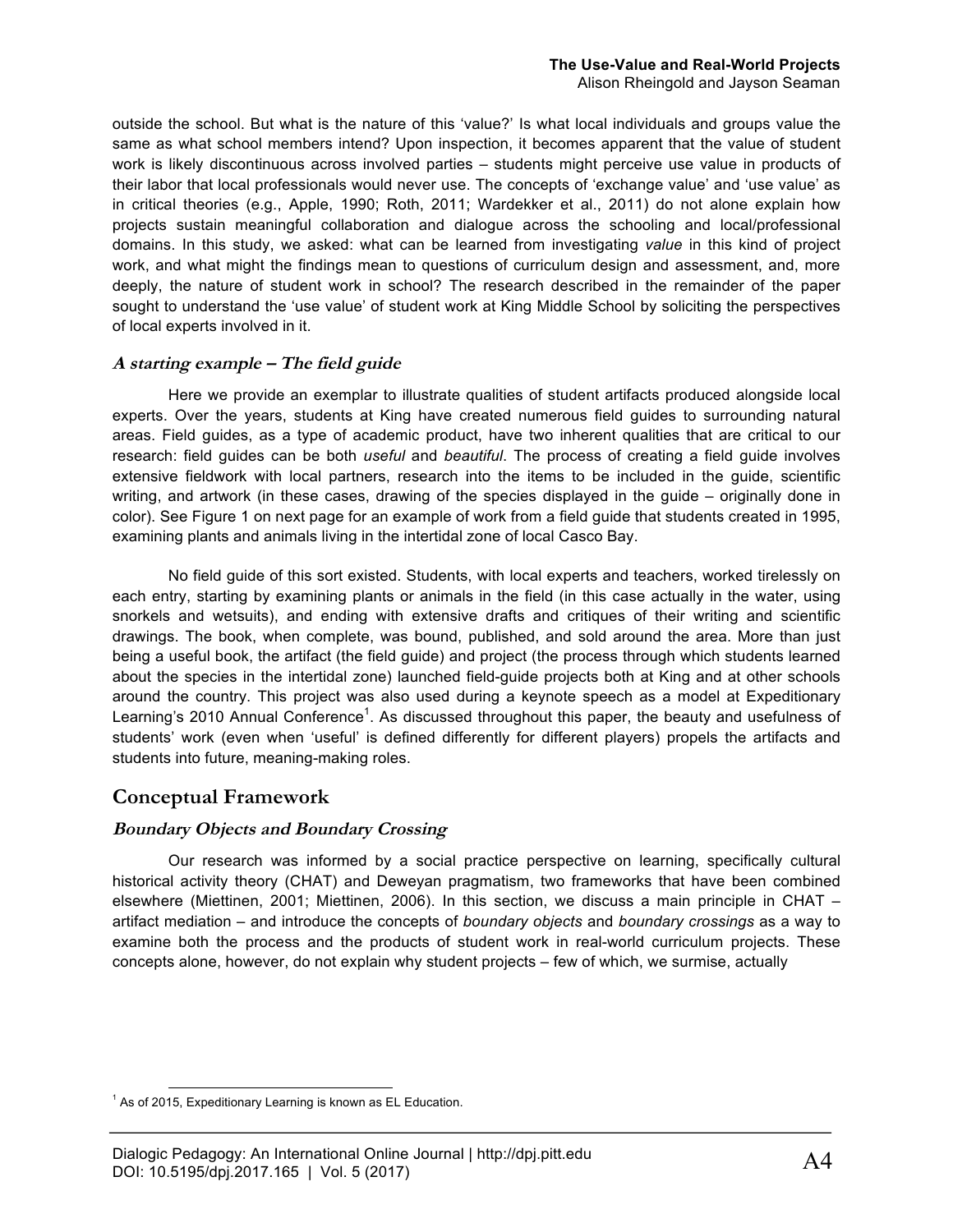#### **The Use-Value and Real-World Projects**  Alison Rheingold and Jayson Seaman



*Figure 1: Shown here are two pages of a field guide called "Into the Zone: Where Land Meets the Water – A Field Guide to the Marine Life in the Tidal Zone of Northern New England."*

provide the kind of use-value expected from professional-quality products – are often immensely satisfying for students, school personnel, and local stakeholders, defying understanding in terms of narrow utility.

#### **Artifact mediation and boundary objects.**

In a CHAT framework, knowledge and knowing are distributed among people and objects and across time, rather than being seen as static, individual properties. 'Things' are mediators; people learn through the creation and use of tools – whether material or conceptual. As CHAT perspectives have evolved (i.e., third generation CHAT) the unit of analysis is thought of as the interaction between and across activity systems, such as schools and professional domains of paid, scientific, or civic work, the contradictions that are negotiated in this 'zone' are of interest methodologically and empirically as they form the basis for development (Engeström, 1987; Roth, 2007).

In an article that describes how school-based learning can approach the work of professional scientists, Ford and Forman (2006) write: "The material aspect is intertwined with the social aspect, because it characterizes *what* the public discussions are about and *why*" (p. 13). Ford and Forman go on

46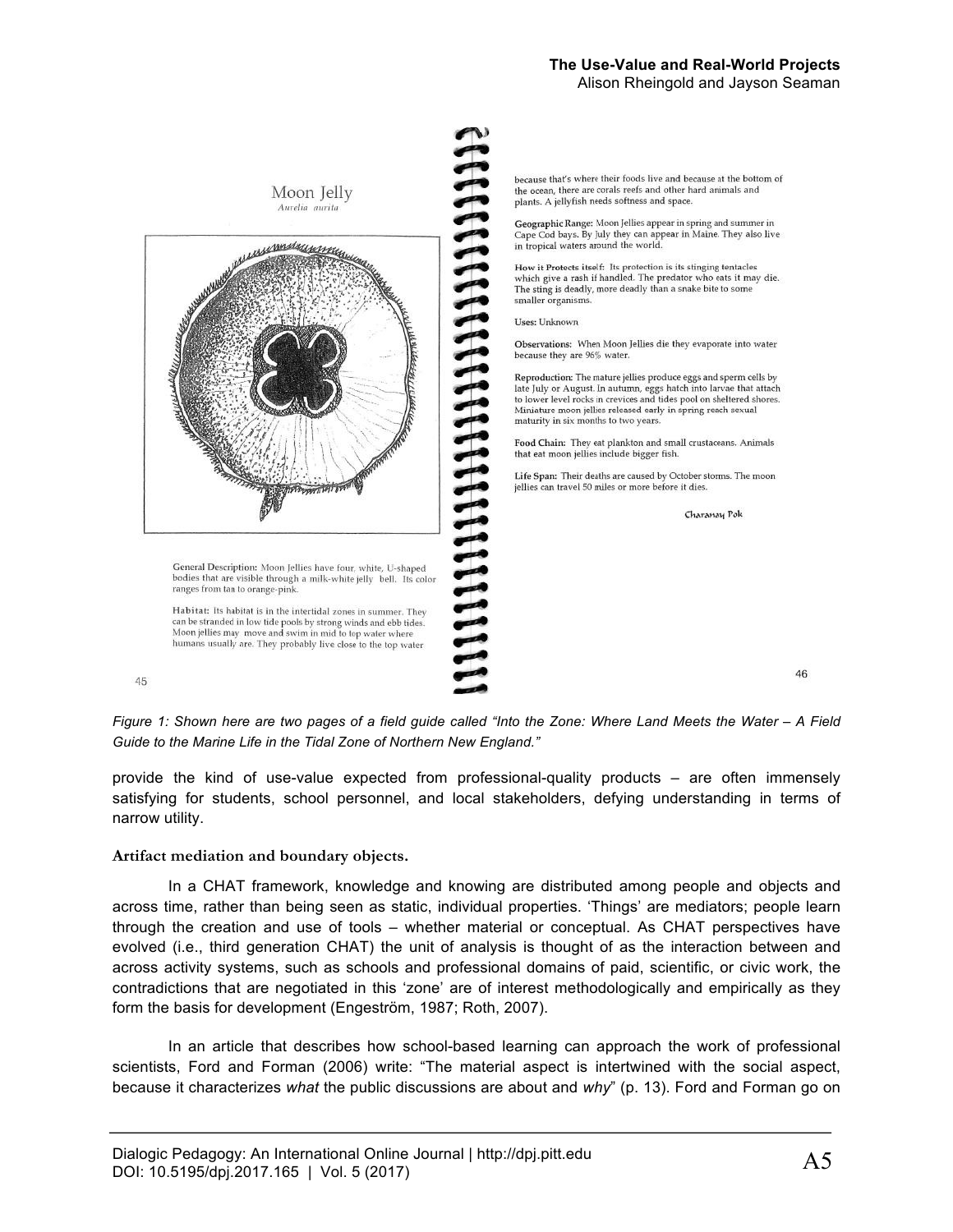to say that "dialogic speech makes the creation of a third space possible" (p. 9). The 'third space' - a concept introduced by Gutierrez and Rymes (1995) – describes how meaning other than what was originally intended is created through the dialogue/negotiation that occurs between activity systems. As we later show, student work has the ability to function dialogically in the so-called third space, as a *boundary object*.

Star and Greiesmer (1989) introduced the notion of boundary objects based on an in-depth study of the establishment and ongoing work of a natural history museum. They define boundary objects as the means through which people from different social worlds negotiate meaning despite different perspectives and/or different motives. The actual object may have "different meanings in different social worlds but at the same time have a structure that is common enough to make them recognizable across these worlds" (Akkerman and Bakker, 2011, p. 141). It is through negotiation and sense-making of these objects – particular kinds of objects that resonate within diverse social worlds and support dialog about, and progress toward, non-overlapping goals – that learning occurs.

Akkerman and Bakker (2011) link the idea of third space with boundary objects – employing the term 'hybridity' - which they describe as the "production of new cultural forms of dialogue" (p. 135). In their review of the literature on boundary objects, they explicitly ask the question, "What dialogical learning mechanisms take place at the boundaries?" (p. 137). Materially populating these third spaces are artifacts, which take up meaning in cultural practices: how people create and use them. Artifacts of student work both generate meaning through their use and develop meaning along the way - significance that is different to different people. As Miettinen (2006) says, "The objective meaning of money has nothing to do with the material constitution of notes and coins" (p. 399); it is how money is used through cultural understandings that the objects themselves have importance. In our research, for the communitybased experts who have worked with King, what was transformed through their involvement in student work was not their understanding of subject matter (as it was for students) but their notion of children's capabilities. In other words, boundary objects can function to align efforts and communicate value across social worlds without depending on the equivalency of motives or salience

Boundary objects function also as boundary crossings, and create a leading edge for development: "boundaries create a need for dialogue, in which meanings have to be negotiated and from which something new may emerge" (Akkerman and Bakker, 2011, p. 142). How does student work function in this way? And by 'work' we mean not just the products and performances that students create, but the process during which the work is carried out. The answer lies partly in defining what the dilemmas are that are negotiated between local experts and students during their "continuous joint work at the boundary" (Akkerman & Bakker, 2011, p. 149). From our data, we noticed that students, teachers and local experts work together at the boundary, but via different motives and different dilemmas. For example, when being interviewed by a student about his role in the civil rights movement, an interviewee described the tension for him as whether or not his actions 50 years ago mattered, how students might interpret his actions, and his own emotional response to these students caring about civil rights. Students, at the same time, negotiated the dilemmas of how to act like a historian, how to adequately complete the assignment, and how not to embarrass themselves in front of their peers and the interviewee. The fact that dilemmas were not shared by the individuals did not obstruct joint effort toward producing an object that had value.

Finally, advocates and researchers of project-based curricular designs face the problem of defining *value.* Even at a school like King, with its extensive history of producing extraordinarily highquality student work, student products (including performances and presentations) are not used or circulated in the way commercially available products or professional presentations would be. In other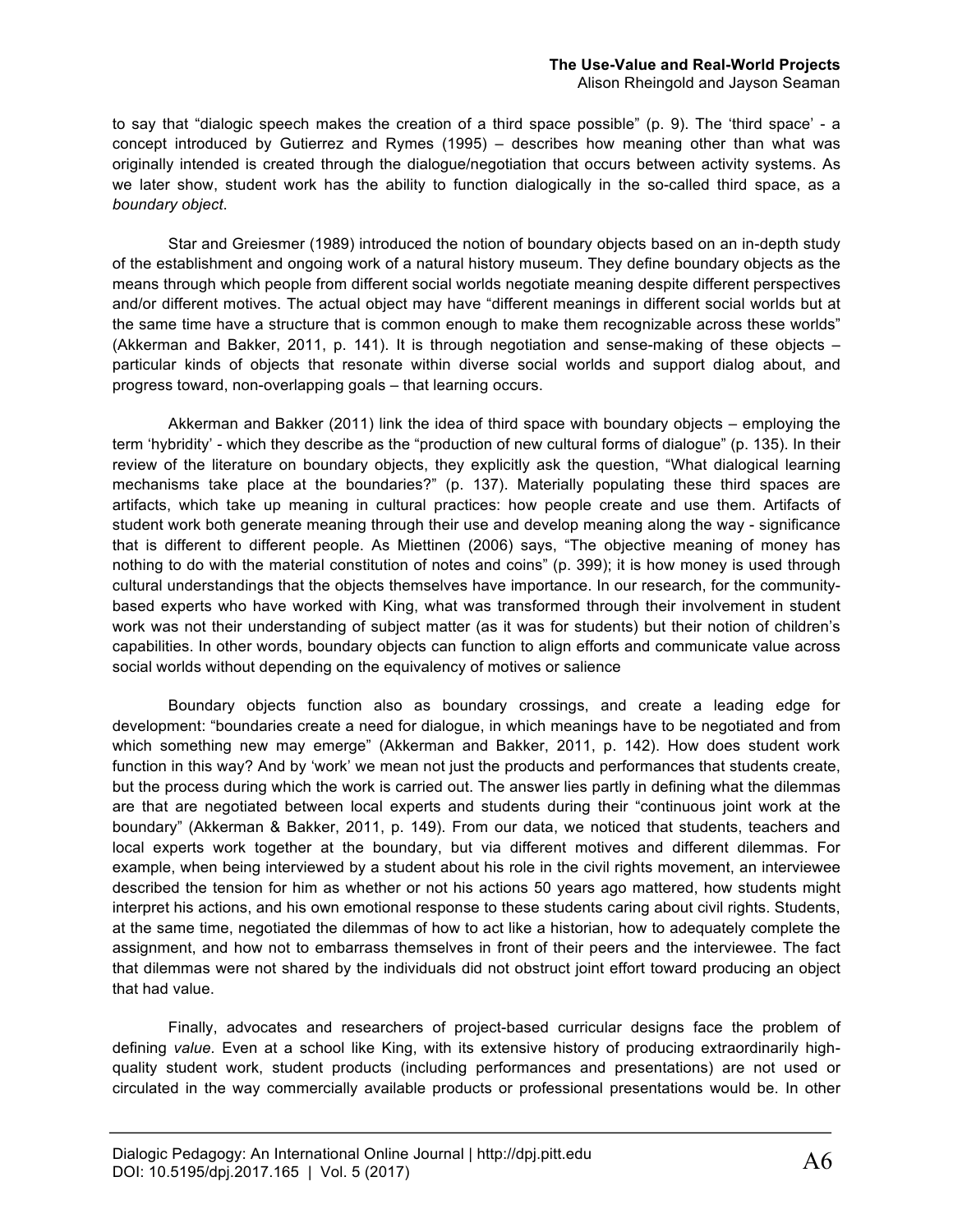words, things produced by students would, only in rare instances, possess the same degree of use or exchange value as artifacts that are central to professional communities of practice. To appreciate the form of value articulated by participants in our study, and to conceive of the 'zone' that exists when students work with local residents and experts in project-based curricula, we draw on Dewey's (1925/1964) materialist theory of aesthetic value, and in particular, his comments on art and experience. We explain Dewey's theory more fully after working with the ideas of boundary objects in our primary research themes.

## **Methods**

#### **Data Sources**

King Middle School was selected because: 1) It adopted a whole-school reform model called Expeditionary Learning in 1993 and it is considered exemplary within this national network of over 160 schools; 2) King, the most diverse middle school in Maine, serves a socio- economically, culturally, and linguistically diverse student population<sup>2</sup>, providing a context in which to explore school reform from an 'opportunity to learn' perspective (Moss, Pullin, Gee, Haertel, & Young, 2008); and 3) Students consistently perform higher on standardized tests than other schools serving similar populations while also outpacing state averages, though the main engine for student activity is project-based work.

Our research consisted of ethnographic fieldwork that spanned from January, 2010 until June, 2012. One aspect of this project involved following a three-month-long interdisciplinary  $7<sup>th</sup>$  grade project on the civil rights movement, called Small Acts of Courage, and traced the use-value of what students produced: 1) Bound books containing written narratives based on in-person interviews with local people who had played a role in the civil rights movement; and 2) A culminating event during which all 80  $7<sup>th</sup>$ graders took the stage in front of over a hundred people in a well-rehearsed performance of their learning. This investigation was conducted in the historical context of students creating and sharing high-quality work with audiences across the 25-year history of school reform at King.

Data collection included: 1) interviews with teachers, administrators, students and local experts; 2) supporting material artifacts; 3) video and audio recordings of whole-class and small-group work and 4) extensive fieldnotes.

As is most relevant to this paper, the following are short descriptions of each of the five local experts who were interviewed. Interviewees were selected through recommendations by King staff, connections to long-standing projects at the school, and by picking a representative range of project types and roles in the community.

- John Although knowledgeable about King for many years, it wasn't until John was asked in 2010 to be an interviewee for the Small Acts project that he became more involved in this school. A minister of a socially and politically progressive local church, John had been involved in civil rights since a teenager in the early 1960s.
- Jeff In the late 1990s, Jeff was first asked to collaborate with teachers from King to design academic projects. As the city arborist, Jeff has been involved in a range of projects with students including creating field guides to local natural areas and inventorying the health of trees planted in public spaces.
- Susie As the head of special collections at a local university, Susie got involved with King when contacted by a teacher who wanted to bring students in to look at artifacts from the African American special collections.
- Ed Ed's involvement with King spans multiple perspectives: former mayor of Portland, city councilor, parent of two King students, and public school advocate. He worked with students on several projects, including inviting

 $<sup>2</sup>$  In the 2010-2011 school year, King's student population was 55% Free and Reduced Lunch, 51% minority, 36% English Language</sup> Learners, with 25 different languages spoken.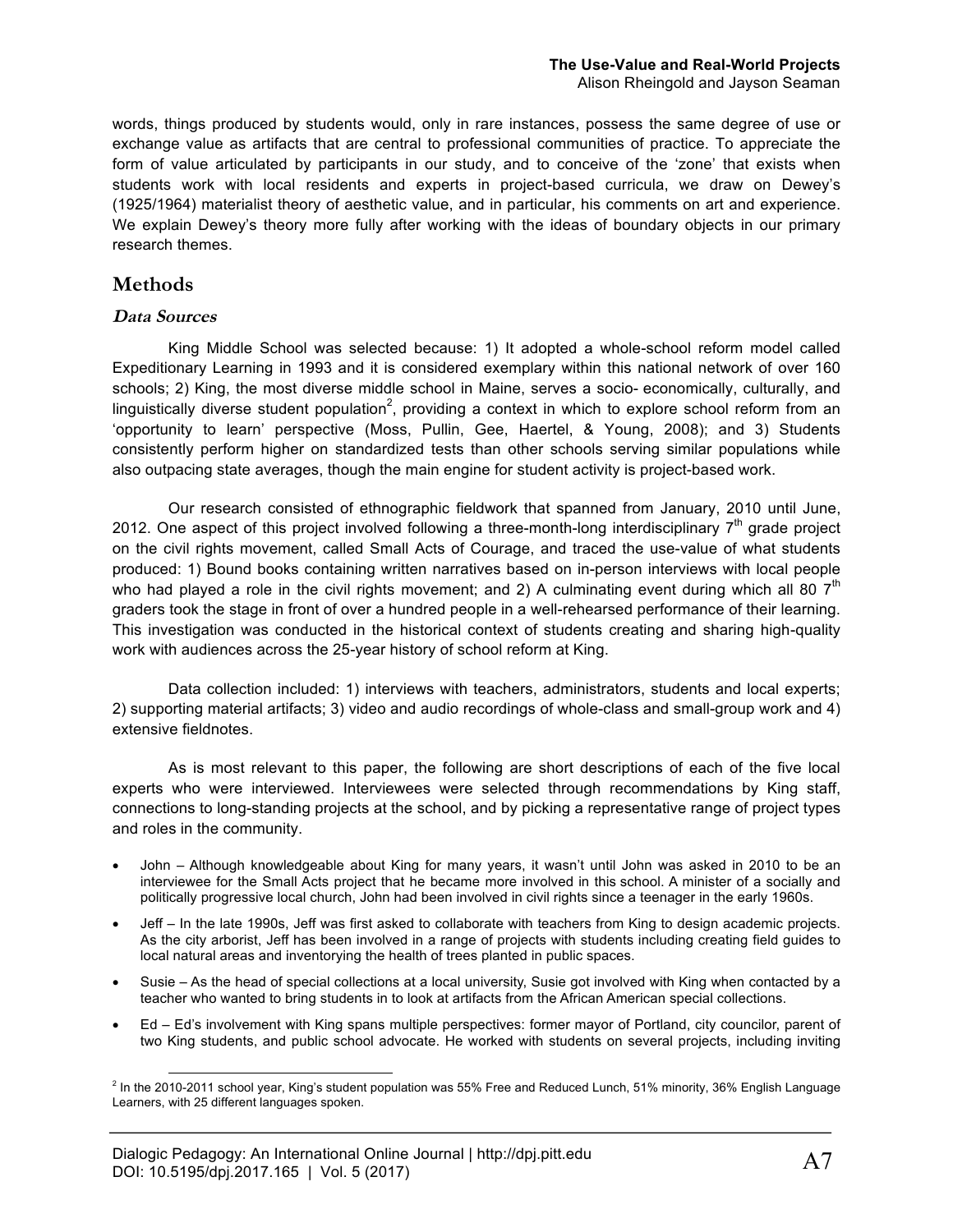students to testify at a public hearing about reducing pollution in Casco Bay.

• Fred – A water quality specialist, Fred has worked with teachers and students at King on a longitudinal study of the Presumscott River. Fred was a student at King in the 1980s and was a parent of a student at the time of the interview. He has noticed a dramatic difference in the school he went to as compared to today.

#### **Data Analysis**

We adopted a grounded theory approach to data collection and analysis. The process consisted of: 1) Interpreting data by generating theoretical concepts about the meaning of 'making student work public' at King over time; 2) Coding relevant episodes of interviews, fieldnotes, artifacts and audio/video – in part using in-vivo codes that relied on people's actual words (Saldana, 2009); and 3) Using focused coding to build categories and using the constant comparative method during initial rounds of open coding (i.e., comparing data with data and then comparing data to codes). The strategy of collecting multiple types of data was critical; it allowed us to compare within and across types of data (Seaman, 2008). Throughout, we used Clarke's (2005) notion of Situational Analysis to assist in "'opening up' the data and interrogating it in fresh ways" (p. 83).

As shown in the next section, major coding themes, as established through the larger research project, were specifically corroborated and expanded upon given the interviews with local experts.

#### **Analysis/Findings**

In this section, we discuss three themes that emerged from our analysis of the data as they relate to our questions about local experts and student-work-as-boundary-objects: 1) Being peered into; 2) Performing student work; and 3) Getting all students to the top of the mountain. Although other themes emerged from the larger research study, these three intersect with students working with local experts. Here we explain the three themes broadly and their relationship to each other. Each theme is then explored in depth, after which we discuss implications.

Historically, King moved from tracking to heterogeneous grouping, a process that started in the late 1980s. Consciously transforming to a school where all students were given the opportunity to succeed meant adopting a philosophy of "all students getting to the top of the mountain." This entailed dramatic shifts in approaches to curriculum design, teaching practices, and collaboration among staff and students. At the heart of these reform efforts, were projects that had relevance to people outside of the school and the notion of 'making student work public' – sharing results of student learning in front of local audiences. Preparing for and sharing performances of student work created a way that students, teachers, community partners, and the school-as-a-whole where "peered into."

#### **Being Peered Into**

Students 'sharing their work with an audience' created an inherent mechanism for students, teachers, and the school-as-a-whole to be peered into. Putting work up on a stage - having people outside of the school witness students' academic learning - invited scrutiny (usually positive, though potentially negative) across stakeholders. However, by being part of the process of students' work, local partners also were 'peered into' in interesting ways. By sharing their work with students, young people bore witness to the professional lives of the local experts. This mattered to these adults, and each spoke about it in different ways.

John, who was interviewed for the Small Acts project, had an emotional experience while recounting his experiences during his interview with students and at the culminating event. John said that the work that students produced was so important to him that, "I have it in my archive of things to keep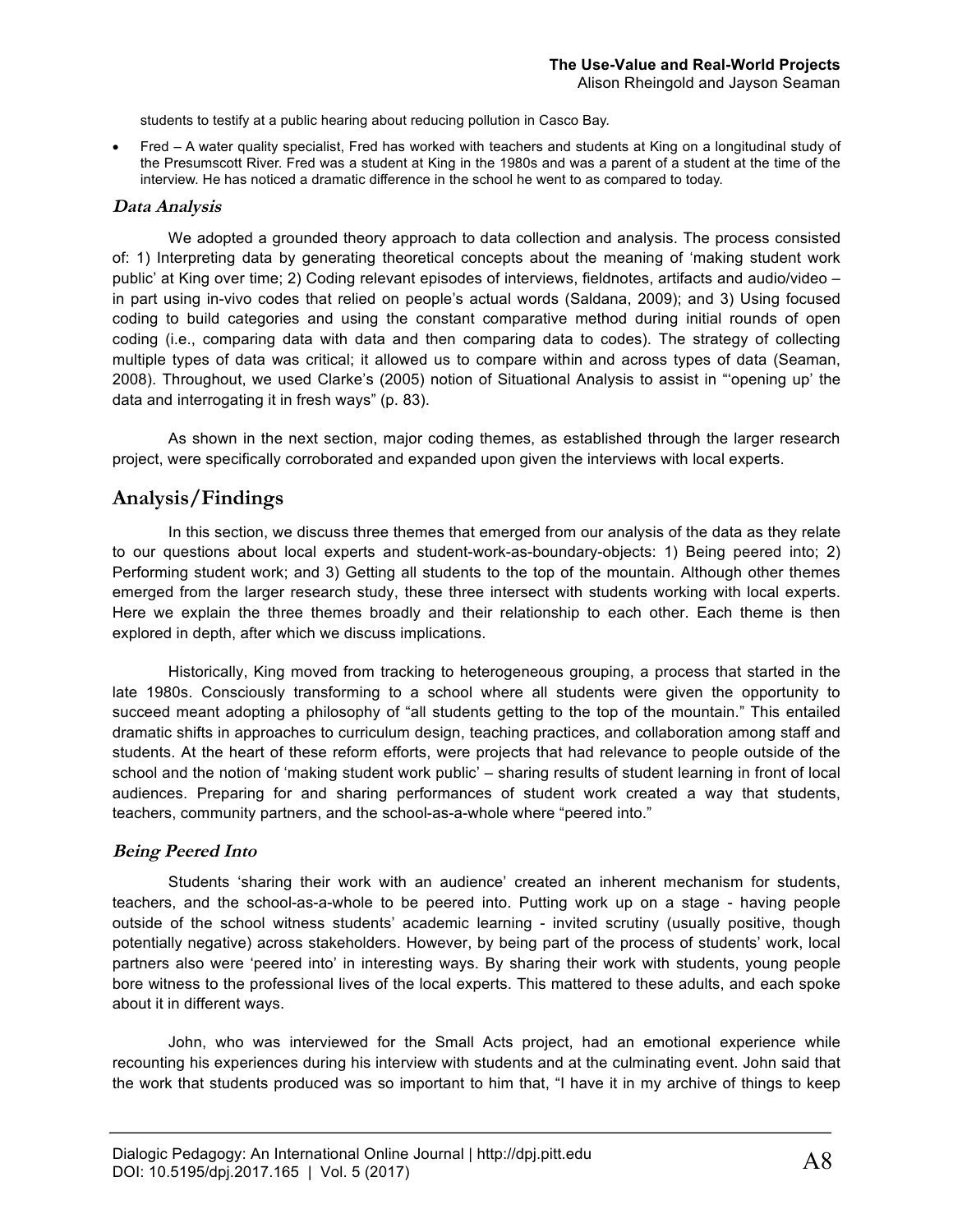#### **The Use-Value and Real-World Projects**

Alison Rheingold and Jayson Seaman

forever." He also said, "part of the emotion that I felt was that this was exactly what the whole civil rights movement was about and there it is right in front of me;" in other words, that this diverse group of students was learning together and caring about civil rights. He also described what it was like for him to watch students react to his stories, for them to listen to his involvement in the civil rights movement and write about them. He said, "To them, of course, 1965 is ancient history, and to me, I was a pretty young man in '65… but there was almost a jaw drop from the kid who was asking the question. Like, 'oh my gosh, really?'" In detail, John described the historical moment $^3$ , as he had told it to students, "…but there was also this undergirding sense that history was being made. This was the right thing that and this was the right place and that I, in that moment, not only was U.S. history being shaped, but I was being shaped. It was big." John re-contextualized his own memory of this moment, by telling it to students, by having students be in awe of these details. He said,

I was feeling it again too. I'm an emotional person and my compassion for that experience and telling it to the kids was just very moving. It's very powerful and of course there's a bond that happens in that when someone's giving their own testimony of anything and those listening can feel the emotion of re-visiting that time and place. It was very special...I would never have thought of myself as a history maker or anything particularly notable. Just '[John] doing what he's able to do.' But recognizing in the kids and the project helped me perhaps to better value what was going on and the fact that I was there.

Other local partners described the value of working with students because they could see their own professional interests being passed to a new generation – some of whom may choose their profession as their own. For instance, it was inspiring to think that their passion for environmental protection could potentially live on through students' work, not just in these projects, but following them into high school and beyond.

Additionally, each of the interviewees compared themselves to King students, saying that they could not imagine themselves as middle schoolers producing the quality of work of these students. Working with students gave the local experts the opportunity to examine their own experience as students: King students seemed to care so much more about their work than they ever did.

The kinds of things students and local partners worked on together, created a reciprocal nature of 'being peered into.' Not just students – but also adults in the community – had the chance "to look at oneself through the eyes of other worlds" (Akkerman & Bakker, 2011, p. 146). As shown in the next theme, the students performing their work was the vehicle through which this 'being peered into' occurred.

#### **Performing Student Work**

The type of work that students did alongside local experts was important – it often stemmed from local needs and questions. Some of this work generated lasting material artifacts – such as the field guide depicted earlier – and some was performed for audiences. Students and local experts performed their work during the process and as an end result.

As stated in the introduction, adults often have an emotional response when watching children share their work. Each interviewee described the tears they shed when watching students perform their work up on a stage or give a speech to the city council. John said he was on the edge of his seat during students' culminating performance of Small Acts. He said he "felt himself leaning into" the students'

 $3$  The 'historical moment' John referred to was marching with Martin Luther King Jr. in Selma, Alabama – specifically crossing the Edmund Pettus Bridge.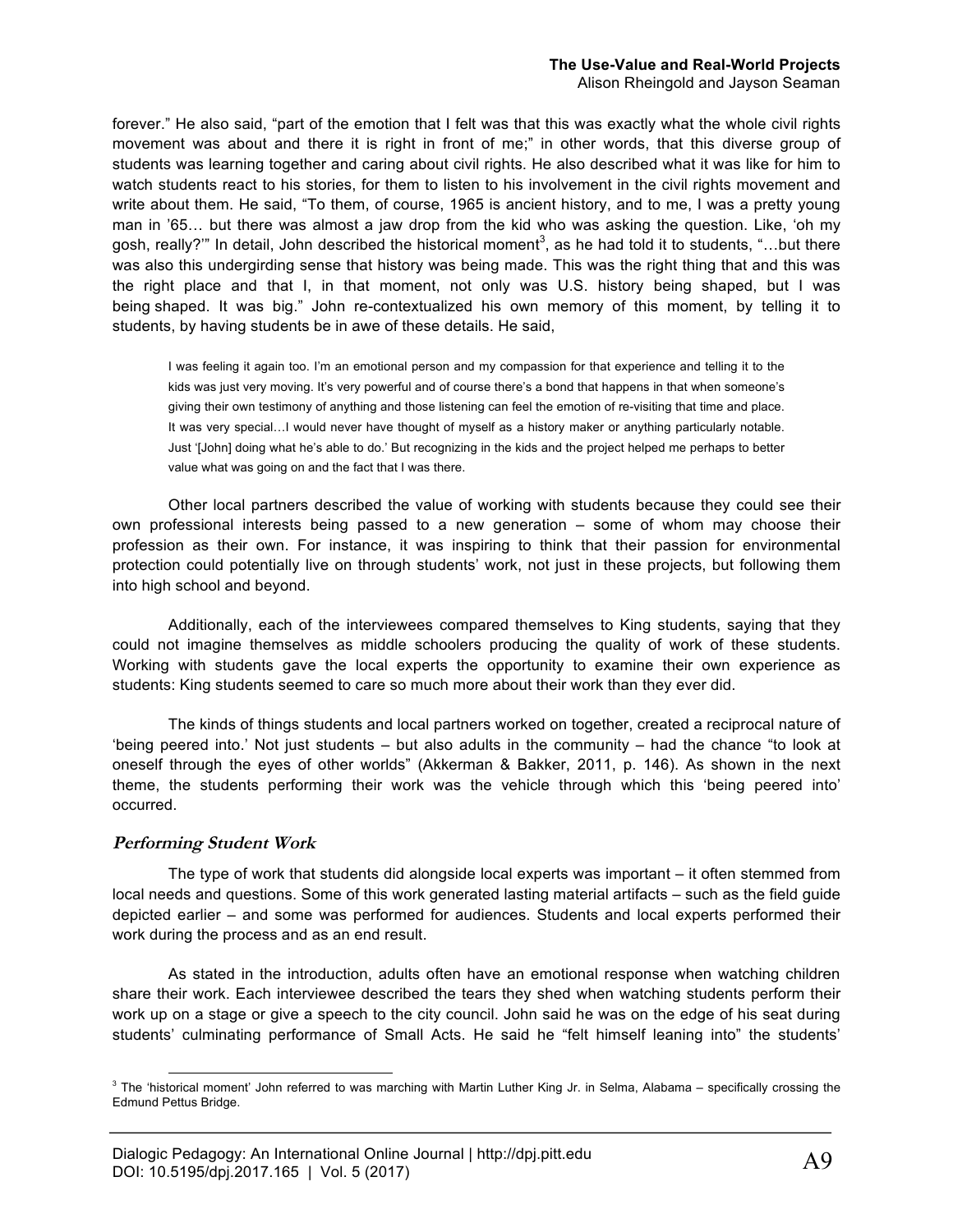performance, willing them along, rooting for their success with his body language, "sending energy their way." Connecting back to notions of aesthetic experiences, Greene (2001, p. 10) echoes this idea saying,

You are going to discover, sometimes with a veritable shock of awareness, the degree to which such understanding enables you to move out toward, to be present at performances and created works, the degree to which knowing can open perceptual possibilities and, indeed, enable us to feel more, to sense more, to be more consciously in the world.

Ed described a scene from King's annual Celebration of Learning, held at the city's Expo Center each spring, at which students displayed and discussed their work from throughout the school year to people outside of the school:

... there were 15 or 20 adult educators clustered around this young boy and he just with confidence and poise... I was almost in tears watching that and afterwards talking with him...man, you reached in you grabbed that kid, you challenged him, but you also supported him. And now look at him. That to me is what I would call a trajectory changer.

To Ed, it was moving to witness a student transformed through the process of performing his work. Ed believed that this kind of experience positively shaped the direction of some middle school student's lives.

Local experts also described what it was like not just to be an expert – a resource for students – but to work alongside students, as John said, "crafting something together." Jeff, spoke at length about the quality of work that students did alongside him during their citywide inventory of the health of publicly planted trees. To have students doing legitimate work – contributing to a real database – *with* him and not just *for* him, mattered to Jeff. He was deeply proud of the work they did together.

As previously stated, performances were not just the end result, but constituted the process itself: local experts were asked to assess student work and provide feedback. For example, in Small Acts, the interviewees read through near-final drafts of students' writing. John described the experience saying,

It was much more an experience of reading and saying, "Wow." Observing and feeling the difference attributable to who the kids are and each of them hearing me as I said earlier, through their own lens, their own experience and it was just this... well for me, it's a holy moment. It's the sense of, "Oh my goodness," that you know the spirit moves in times like that...I didn't just read through it quickly. I really savored it. Sat with the four drafts.

Although difficult to describe the nature of having a "holy moment," it was clear that he had an intense experience working with students' writing, that he took their work seriously, and that their work was deeply moving. Fostering this was a combination of the quality of students' work and that students cared specifically about his story and more broadly about civil rights.

Each of the interviewees discussed how they were impressed by the quality of students' work and students' level of preparedness for all types of performances. It was clear to them how hard students worked; they all remarked on students' poise and professionalism. When asked about the quality of students' work John said:

It's stunning. It's really both the format and then the actual narrative that the kids created...that's a remarkable piece of work. And to have it…presented in this way gives the kids that additional sense of 'this is very special,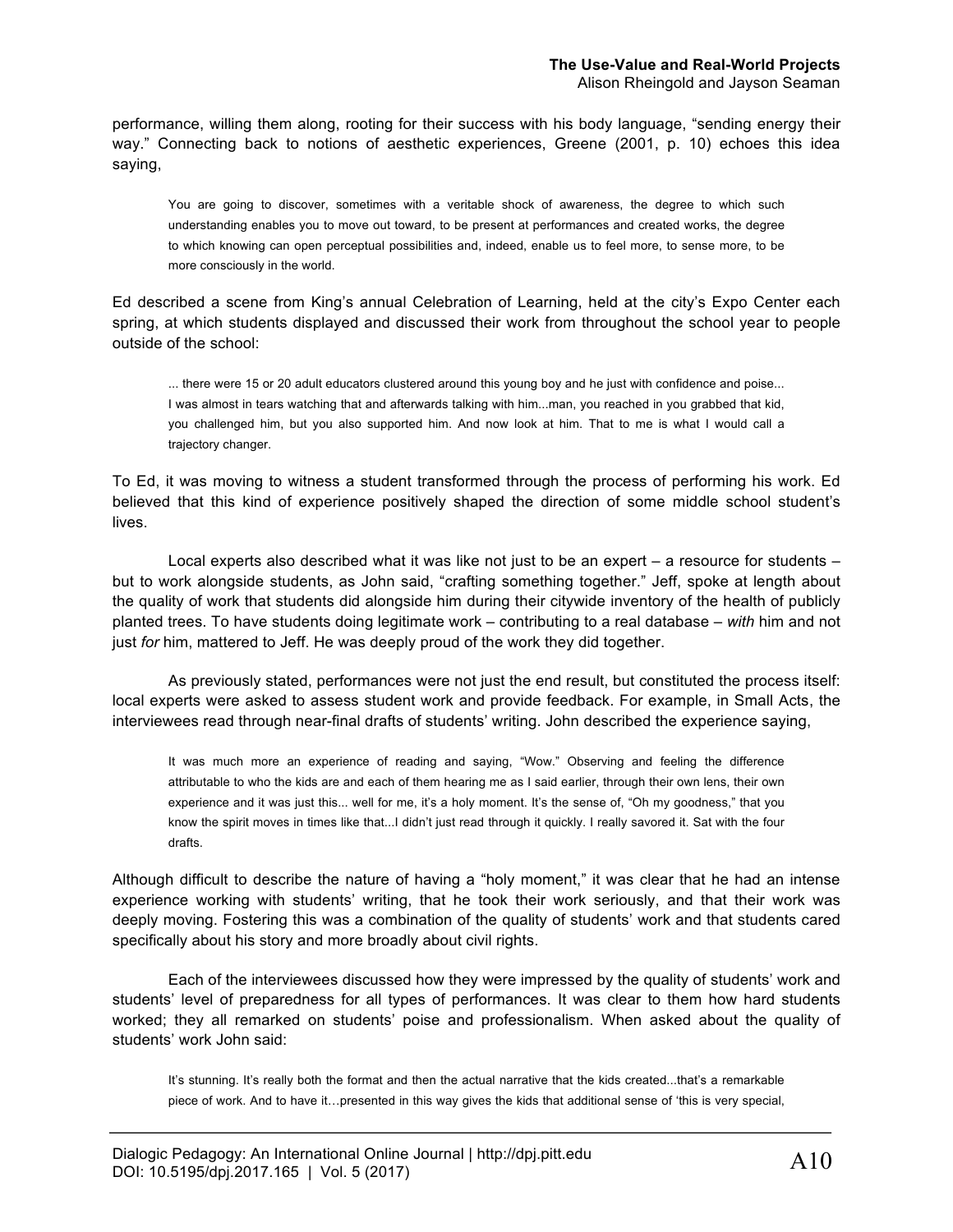it really matters.'… it's not just … quickly produced like the things that you and I had when we were in school. This is a keepsake and it's really a very beautiful rendering of the stories and I think for the kids to have the experience not only of doing … every step of the project, but seeing this as the outcome and having a sense that they, the students, the teachers were in this project together and that it created something of lasting value and lasting significance is just huge. I mean it's remarkable. I admire and affirm that so much that they were able to create something like this.

As stated here, that students produced lasting artifacts of their work – bound books, websites, videos – mattered. These material objects acted as ongoing mediators of local partners' understanding of the work, as well as created the possibility for others to understand.

With little prompting, interviewees excitedly showed us what kids had produced. One person hurried to every corner of his office grabbing pieces of students' work. The interviewees were proud of these artifacts. During the interview, artifacts of student work became mediators between us-asresearchers and the interviewee. Through local experts describing and showing the features/qualities of students' work, they recounted the process they went through, the use of that product afterwards, and their beliefs about the value of student work.

In a notable exception, when asked about the quality of student work, one person said that she had not read what students had written. Although she expected the quality of the writing to be high, she thought "it was a symbolic gesture" that the students' work was placed in her archive. She did think that students' work would be used in the future; however, she saw the value more "as an example of an educational process." (See the next section for more examples of how student work was a means for adults understanding the possibilities of schooling).

As described in the above examples, students' artifacts and performances served different needs and fulfilled different roles, depending on one's frame of reference. From the local experts' perspective, the products and performances sometimes served an instrumental role, having direct use value as intended. The city arborist said that what students produced in one project (in the form of a short video) was better promotion for his office and his work than anything he or other adults possibly could have generated. Ed, former mayor, described how students were by far the best advocates for an initiative he tried to get support for from city council. He said:

One of the reasons why the King students were so effective - in addition to their knowledge, content, and presentation skills - was in fact their very presence was a very visible statement that this really wasn't so much about us, about people my age (as I call it 'the old farts') this is about the future and that it is the young people in Portland who will be the greatest beneficiaries of the investment we make now.

#### He also said:

It was out of rational self-interest on my part as mayor at the time that I asked the students, "Would any of you be willing to volunteer to come to the city council?" And my primary motivation was, I needed their help. So, I think that is testament to the quality of their work and the quality of their presentation skills and that when they came, as I said, they were the most effective advocates. More so than the folks from the state department of environmental protection of the other environmental advocacy groups.

In this case, it was only partly what students created or produced that had value; to Ed, it was also the students themselves that had use value to his mayoral initiative.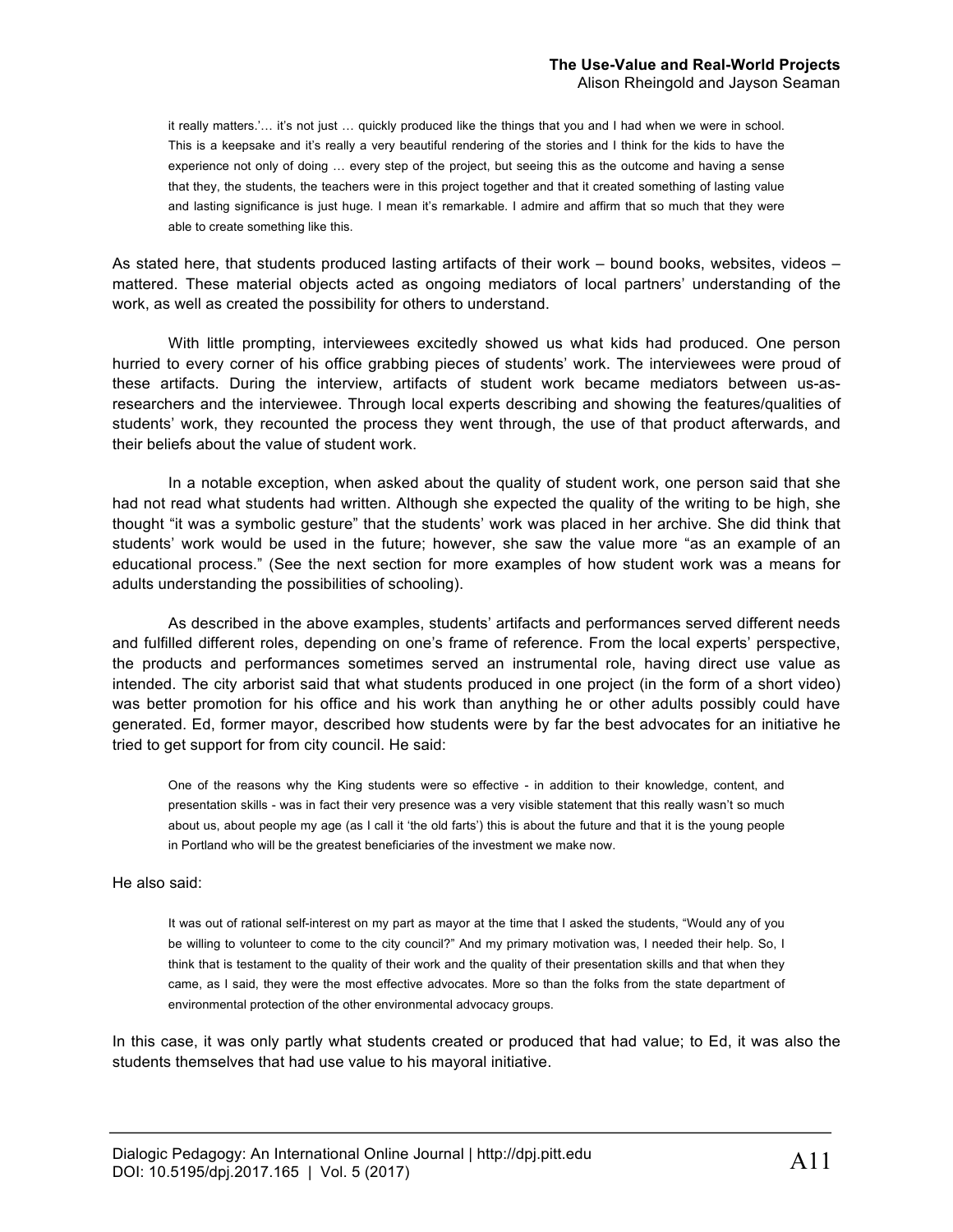As conveyed more specifically in the next theme, part of the impact of students' performances on local experts was that all students participated, together, and with high quality. One interviewee said that witnessing King students' performances helped him have 'elevated aspirations' not just for schooling, but for the entire city of Portland. He said, "I mean, you couldn't sit through the culminating events…and not, in my opinion, have elevated aspirations for how our community should be able to relate to one another."

#### **Getting All Students to the Top of the Mountain**

When the principal (who stayed on until 2016) took over in 1988, King Middle School was a tracked school, with seven levels of students grouped according to purported ability. In an effort to detrack King and to create a school with heterogeneous grouping, the principal was inspired by an Outward Bound metaphor: instead of getting a few students to reach academic heights, the school instead would help all students reach the top of the mountain. The metaphor of "getting all students to the top of the mountain" pervaded teaching and learning at King and was resoundingly heard in the words of the local experts. Here we explore two sub-themes: 1) How working with students shaped community experts' notions of what diverse groups of students were capable of; and 2) How this work also shaped their understanding of the possibilities of schooling.

Interviewees spoke about their newfound knowledge of what it took to pull off a school like King. Several worked with other schools, and they said there was a notable difference. This partly related to how hard teachers at King worked, but it was also about teachers' ability to collaborate with people inside and outside the school – that instead of simply seeing the expert as a guest/invited speaker, they saw them as a partner. For example, Ed saw teachers as leaders alongside the school's principal, saying that, "The power of collaborative leadership is evident at King."

The quality of students' products and performances shifted each person's understanding of not just what any one student was capable of, but the possible accomplishments of racially, linguistically, and socio-economically diverse groups of students. One person said, "a strong mix of all sorts of students that it wasn't just the kids who were from affluent families that excelled." He went on to say,

…my own bias that when I first met the students – I met them all [90] at once and so it was really my first impression…kids from all walks of life, different socio-economic backgrounds and I was really impressed that they all achieved at the same level and when I got the final product I couldn't pick out any of the individuals…because they all excelled and I think that part really surprised me the most.

In describing King, one interviewee said, "I reduce it actually to one very short phrase, which is what King does really well, is they challenge every single student." He said each of these last three words slowly and deliberately, hitting the table with his hand for emphasis…every (bam!) – single (bam!) – student (bam!).

Seeing 'all students get to the top of the mountain' led several people to become champions of public school reform. As Ed said, "One of the downsides of being a King parent, and I mean this seriously, is it makes you a lot less tolerant of the mediocrity elsewhere in the school system." Ed was very vocal in his view of public schooling, saying that since he has seen the possibility of excellent schooling, "less than King" was intolerable.

Related to the previous 'elevated aspirations' quote, seeing all students 'get to the top of the mountain' prompted one person to say, "This is the way we want Portland to be." Students at King, performing their work publically, showed people outside the school that diversity was an asset and gave people "a glimpse of what Portland can be."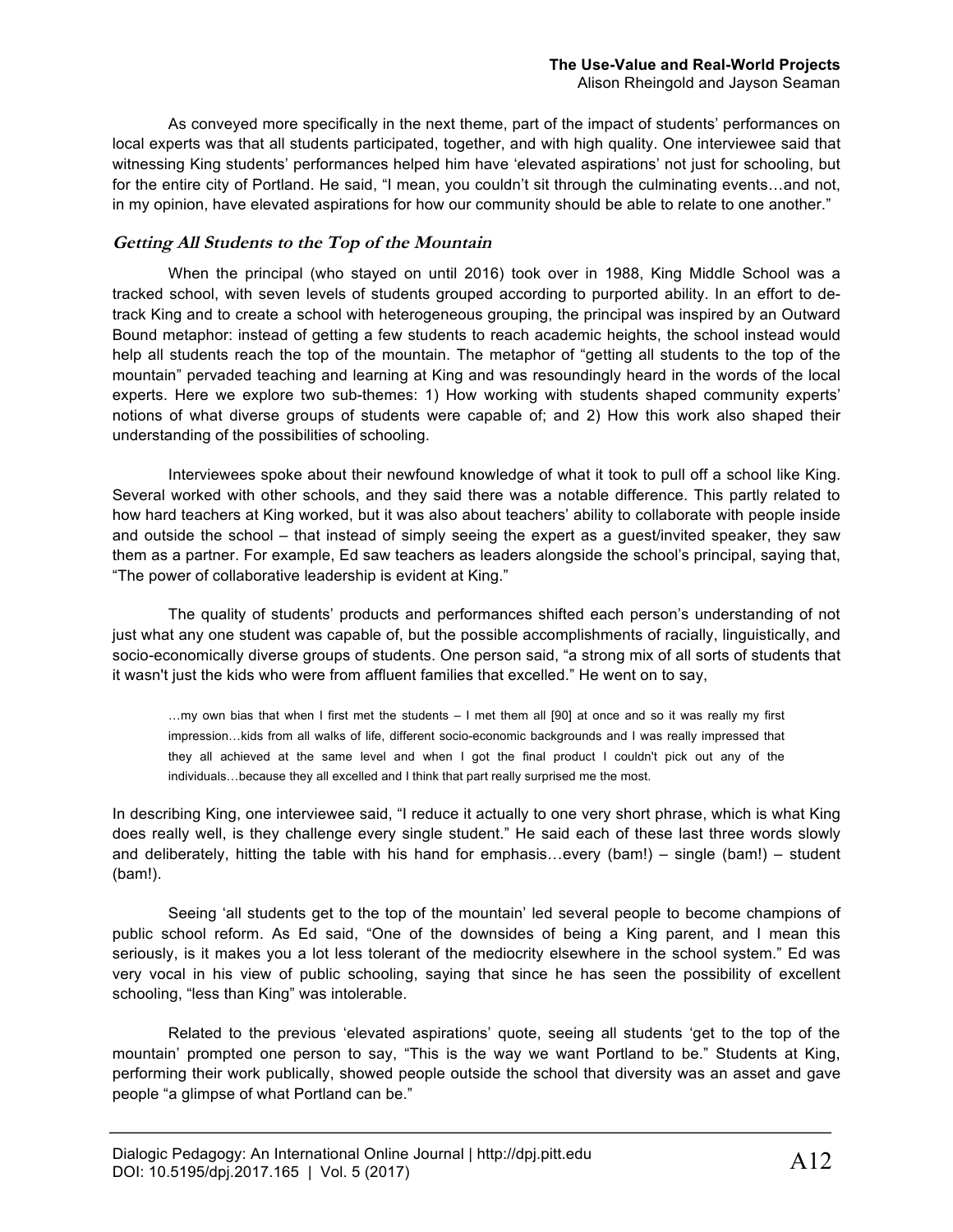#### **Discussion**

#### **The importance of aesthetics**

It could be argued – as Star and Griesemer (1989) did – that the effectiveness of boundary objects lies in their ability to facilitate alignment of *use values.* Examples in our data support this, as when Ed invited students to make a presentation because it would more effectively sway opinion than hiring paid professionals. In our view, however, student work cannot be understood only in this way, given the disparities of value across stakeholders' social worlds and the often sentimental – even spiritual – language interviewees used when speaking about student projects and performances. For projects to achieve maximum motivational potential – or so the arguments go – students must perceive that their products have utility for some other audience. Often this means a community organization or interest. However, actual utility is only rarely true, and becomes increasingly unlikely earlier down in the K-12 range. Even if students do occasionally produce something that approaches professional work, this does not hold systematically across all instances of student projects. The rarity of students (a) working on something efficiently, and (b) producing something truly of professional quality would not be sufficient to sustain the claims or the enthusiasm of project advocates. Finally, teachers and administrators are likely both unqualified to determine use-value at a professional caliber (say, judging architectural plans) and unmotivated to do so: their qualifications lie in promoting and assessing *learning.* The 'use-value' of student work for them lies therefore in its ability to demonstrate that learning occurred. Despite these discontinuities, project work continues to captivate and satisfy all parties. So how might analysts fruitfully understand *value?*

First, it is helpful to consider student products and performances as mediating artifacts that dialogically enable boundary crossing. Mediating artifacts are central to sociocultural perspectives on human growth and development. Not all artifacts promote boundary crossings and so it is important to consider what qualities contribute to negotiation/new understandings across diverse perspectives. And, in our case, when examining students' products and performance, how can we understand the 'quality' of these creations, how local experts interact with them, and why this work seems so important to children, teachers, and people outside of the school? A possible answer lies in the *aesthetic* domain.

Several scholars have made connections between what is broadly thought of as sociocultural perspectives on learning - CHAT in particular - and the work of John Dewey. Notably, Miettinen (2001) makes connections between Dewey and CHAT that revolve around a materialist epistemology, focusing on the use of tools. Mietinnen represents Dewey as believing that, "The world is known only in purposeful transformation of objects" (2001, p. 302). Dewey is known as an instrumentalist, giving material items and labor a central role in in expanding human culture and capability. But he was also supremely concerned with aesthetic value. In what follows, we turn to the periodic instances where Dewey's materialism and aesthetic sensibility intersect with his educational prescriptions.

Dewey's notion of a "genuinely aesthetic object" serves as a starting place to make sense of student work as boundary objects, what occurs at the boundary between the social worlds of students/teachers/school and out-of-school experts. In his later works, Dewey (1925/1964, p. 161) discussed aesthetic objects as being both instrumental and consummatory. He wrote,

… a sure demonstration that a genuinely aesthetic object is not exclusively consummatory, but is causally productive as well. A consummatory object that is not also instrumental turns in time to the dust and ashes of boredom. The 'eternal' quality of great art is its renewed instrumentality for further consummatory experiences.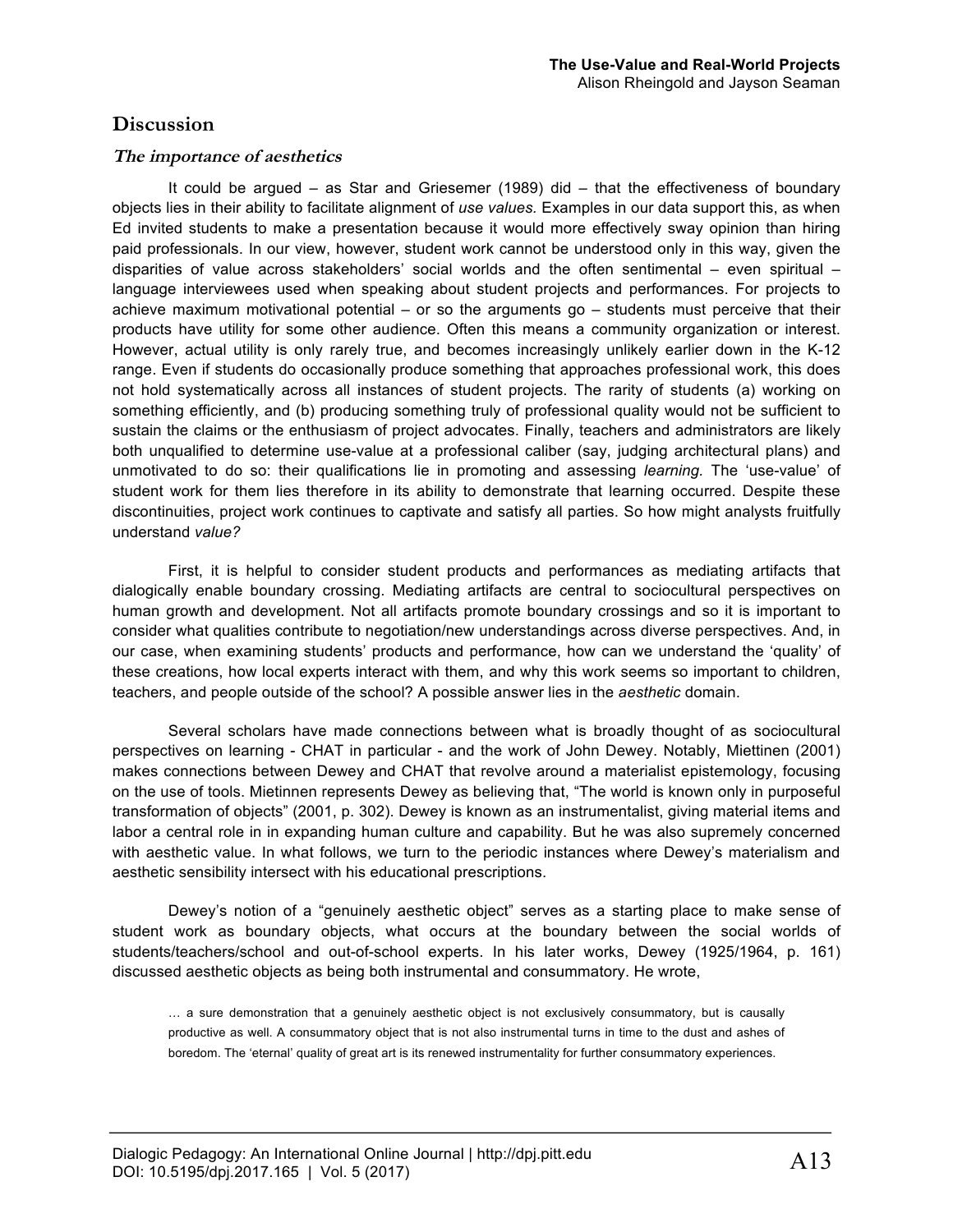Dewey further argues that true art is not an item of beauty that only a few elite specialists enjoy, but rather is "a union of the serviceable and the immediately enjoyable, of the instrumental and the consummatory" (p. 161). By 'consummatory' Dewey meant the inherent qualities of art taken in by a person; by 'instrumental' he meant the role the work played in experiential conditions (Westbrook, 1993). He desires 'art' that embodies both qualities, allowing the object to endure over time and propel future experiences; it does not turn into 'the dust and ashes of boredom.'

Additionally, Dewey argued that art was more than a static object hanging on a wall, but it was through a person's experience with that artifact that the significance came alive, largely through the cultural notions that shaped that experience. Along these lines, Dewey argued that art should not be separated from everyday life but rather infused as a sensibility in experience (Westbrook, 1993). Westbrook says about Dewey, "At the heart of Dewey's aesthetics…to trace the continuities between the work of art and the doings and undergoings of everyday life" (p. 390). For Dewey, aesthetic experience was its highest form, uniting instrumental and consummatory values, and enlarging subjects' emotional and intellectual capacities for appreciating and reconstructing culture. As Wong (2007) writes, citing Rosenblatt (1978), "In the end, we construct efferent meaning to be 'carried away' from the immediate, aesthetic situation. The experience becomes 'meaningful' as the aesthetic and efferent are inextricably related to one another. The value of an educative experience is the enrichment in our lives both in that moment and in subsequent experiences" (p. 207).

What student produce through their school work can be instrumental – it can serve a specific purpose - whether in exchange for a grade (Lave, 1991) or reducing the amount of solid waste generated by students' school. It can, in other words, have exchange value or it can have use value. In actuality, student projects are likely often constituted by varying degrees of both. Student work can also be consummatory. For example, when students create and perform a play in front of a live audience, the audience is emotionally and intellectually rapt. But, when student work contains both instrumental and consummatory qualities, it is both serviceable and beautiful – artful, in the Deweyan sense. It is this work that climbs out of the 'economy of the wastebasket' and has the potential to serve as boundary objects. Seeing student work in this way also allows us to reconcile the discontinuity of value that constitutes most project-based work, providing an explanation of how and why it sustains and satisfies so many diverse stakeholders. Moreover, it helps to derive criteria for evaluation that places some stringent requirements on the kinds of work that schools have students do. From this vantage point, most of what students do – including seemingly unending standardized tests – falls far short of having worthy value.

One teacher described Small Acts of Courage as the 'never ending expedition,' because what students created had a life of its own, in unpredictable ways, after the purported 'end' of the project. Artifacts of student work were passed among community members; sat on the shelves of the local university's special collections library; were shared as PDFs on the school's website. That students created this work was not enough for these objects to continue to 'act' or promote dialogue; it was the aesthetic quality of student work, the ways in which students conducted themselves during their interviews and at their public performance of their work that caught the attention of audience members. These beautiful moments propelled their work into enduring, active, meaning-making, dialogic roles.

#### **Implications for the dialogic potential of student work**

As discussed throughout this paper, there are specific features of the work that students produce at King that foster boundary crossings, including: 1) the aesthetic quality of the products and performances that students create alongside local partners; 2) that students produce artifacts that have and create social meaning; and 3) that King has a history of this type of work that has endured over 20 years.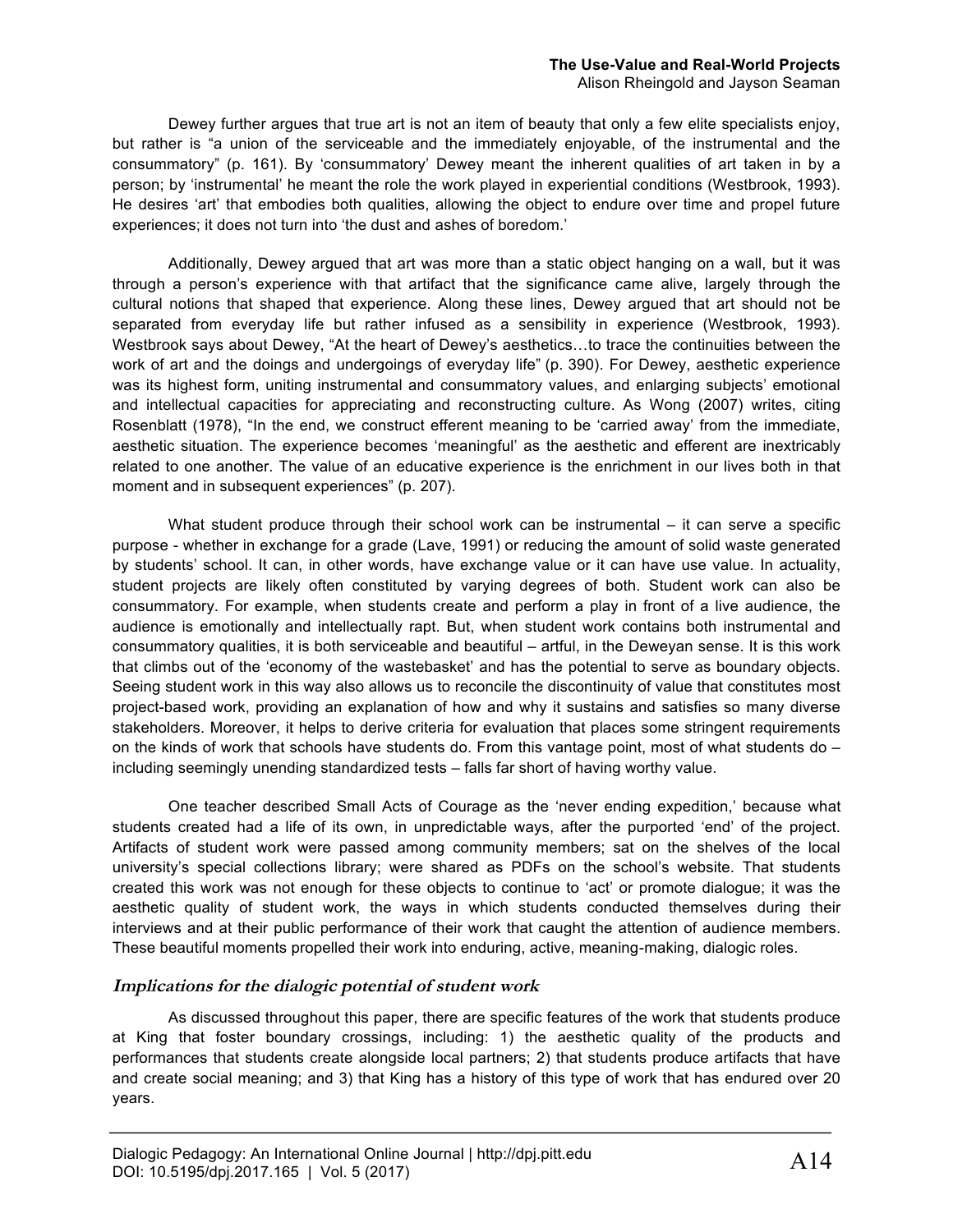# **The Use-Value and Real-World Projects**

Alison Rheingold and Jayson Seaman

In our case, why exactly does aesthetics matter? Why work with children to create products and performances of academic work that are both instrumental and consummatory, that have use value and continue to give pleasure after the consummatory event – indeed, whose meanings continue to evolve? Why connect children and local experts through this kind of work, or more provocatively, use it as criteria for curriculum design and assessment? Greene (2001), in discussing Dewey's notion of aesthetic education says, "That meant removing arts from their pedestals and equipping all kinds of people to engage with them, to lend them their lives. And it meant enlarging the domain of the arts so that all kinds of silenced voices could be heard…" (p. 107). As shown in our analytical themes, part of how local experts described the value of their work with students was in witnessing students finding their voice – that students who typically might not have the opportunity to shine, were standing up in front of the world and proudly displaying their work.

In this paper we have discussed the dialogic possibility of student work as framed by the notion of boundary objects. The quality of student work shaped our interviewees interpretation of what diverse groups of students were capable of. That they had 'elevated aspirations' for individual students (and for schooling in general) is critical; however, that they also transferred this idea to 'the way Portland should be' is demonstrative of boundary objects not just negotiating meaning between social worlds, but actually being the leading edge of development. These descriptions suggest a certain type of dialogue, one in which children not only claim a personal voice through their work but contribute to shared worlds that are imbued with social meaning.

### **Conclusion – "Planting Trees in Public Spaces"**

Although speaking about the actual value of students' work as "planting trees in public spaces," this comment from the city arborist serves as an apt metaphor for the life span of students' products and performances. First, student work is quite literally rooted in the local community – it exists because it has emerged from expressed needs of people outside of the school and it is presented in public spaces (i.e., the public library's art gallery, in front of city council, books donated to the special collections library). Second, student work lives beyond the completion of the actual product or final performance: it exists in the public sphere, shaping local partners' notions of what it means to do school, of the power of students finding their voices.

For student work to be considered dialogic is a radical departure from how typical student work functions. Evidence of academic achievement that is reduced to test scores (as is increasingly present in the current climate of standards and accountability) truncates the possibility of school-community partnerships. Rather than leveraging school-community partnerships in service of improved test scores, we argue for work that is mutually beneficial, that opens up possibilities for new understandings and possible trajectory changers for both students and local partners.

## **References**

- Akkerman, S. F., & Bakker, A. (2011). Boundary crossing and boundary objects. *Review of Educational Research, 81*(2), 132-169.
- Apple, M. (1990). *Ideology and curriculum*. New York, NY: Routledge.
- Baker, P. H., & Murray, M. M. (2011). Building community parterships: Learning to serve while learning to teach. *The School Community Journal, 21*(1), 113-127.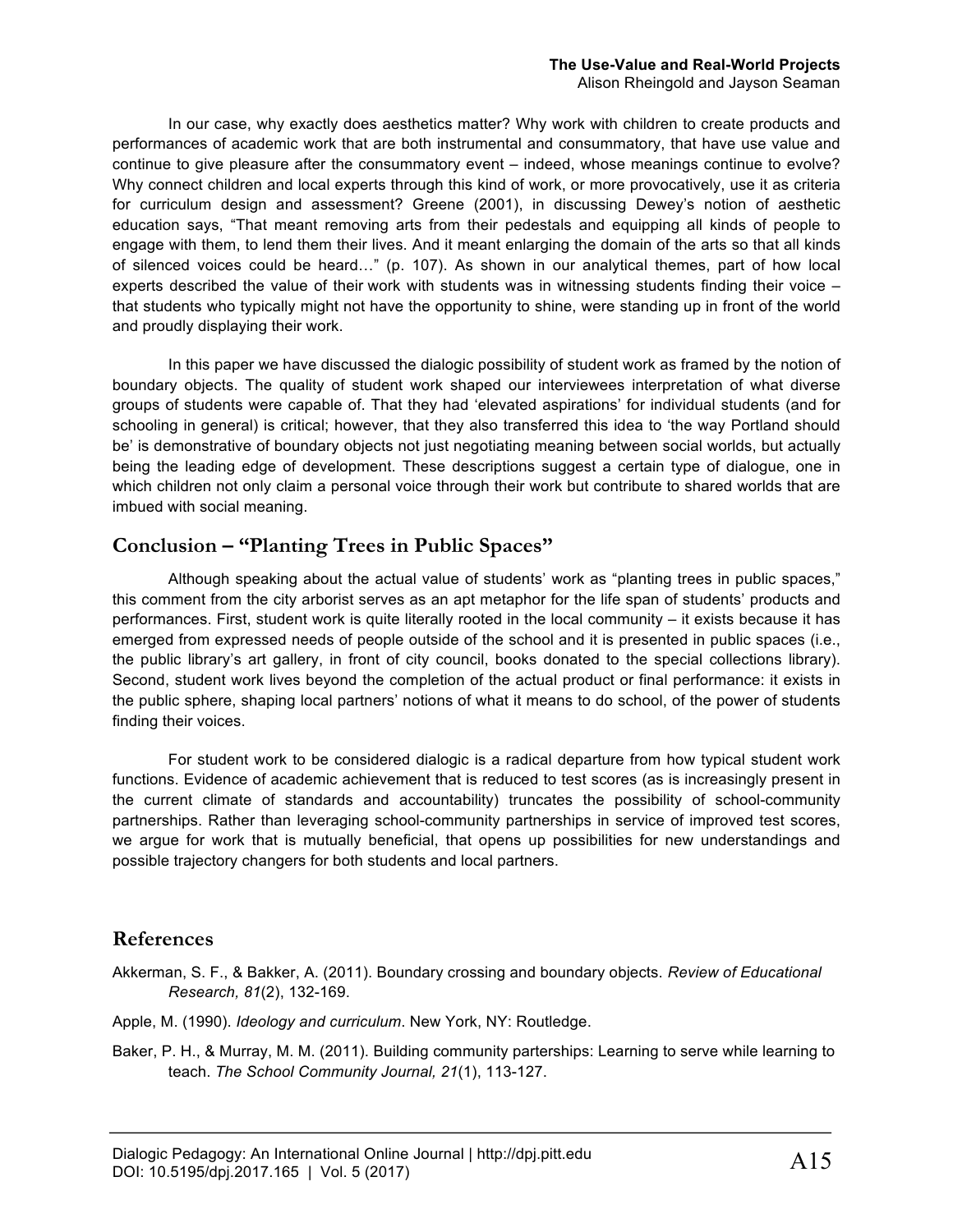- Blumenfeld, P. C., Soloway, E., Marx, R. W., Krajcik, J. S., Guzdial, M., & Palincsar, A. (1991). Motivating Project-Based Learning: Sustaining the Doing, Supporting the Learning. *Educational Psychologist, 26*(3/4), 369.
- Clarke, A. E. (2005). *Situational analysis*. Thousand Oaks: Sage Publications.
- Dewey, J. (1925/1964). Experience, nature, and art. In R. Archambault (Ed.), *John Dewey on education*  (pp. 157-165). New York: The Modern Library.
- Dewey, J. (1927/1954). *The pubic & its problems*. Athens, OH: Swallow Press-Ohio University Press.
- Dobbertin, C. B. (2010). What kids learn from experts. *Educational Leadership, 68*(1), 64-67.
- Engeström, Y. (1987). Learning by expanding: An activity-theoretical approach to
- developmental research. Helsinki: Orienta-Konsultit Oy.
- Ford, M. J., & Forman, E. A. (2006). Redefining disciplinary learning in classroom contexts. *Review of Research in Education, 30*, 1-32.
- Greene, M. (2001). *Variations on a Blue Guitar: The Lincoln Center Institute Lectures on Aesthetic Education*. New York: Teachers College Press.
- Gutierrez, K. D., & Rymes, B. (1995). Script, counterscript, and underlife in the classroom: James Brown versus Brown v. Board of Education. *Harvard Educational Review, 65*(3), 445-471.
- Lave, J. (1990). The culture of acquisition and the practice of understanding. In J. W. Stigler, R. A. Shweder & G. Herdt (Eds.), *Essays on comparative human development*. Cambridge: Cambridge University Press.
- Lave, J., & McDermott, R. (2002). Estranged (labor) learning. *Outlines, 1*, 19-48.
- Magnifico, A. M. (2010). Writing for whom? Cognition, motivation, and a writer's audience. *Educational Psychologist, 45*(3), 167-184.
- Miettinen, R. (2001). Artifact mediation in Dewey and in Cultural-Historical Activity Theory. *Mind, Culture & Activity, 8*(4), 297-308.
- Miettinen, R. (2006). Epistemology of transformative material activity: John Dewey's pragmatism and cultural-historical activity theory. *Journal for the Theory of Social Behavior, 36*(4), 389-408.
- Moss, P., Pullin, D., Gee, J. P., Haertel, E. H., & Young, L. J. (Eds.). (2008). *Assessment, Equity, and Opportunity to Learn*. Cambridge: Cambridge University Press.
- Poortvliet, P. M., & Darnon, C. (2010). Toward a more social understanding of achievement goals: The interpersonal effects of mastery and performance goals. *Current Directions i Psychological Science, 19*(5), 324-328.
- Roth, W.-M., & Lee, Y.-J. (2007). "Vygotsky's neglected legacy": Cultural-historical activity theory. *Review of Educational Research, 77*(2), 186-232.
- Saldana, J. (2009). *The coding manual for qualitative researchers*. Los Angeles: Sage.
- Sanders, M. G. (2006). *Building school-community partnerships: Collaboration for student success*. Thousand Oaks, CA: Corwin Press.
- Seaman, J. (2008). Adopting a grounded theory approach to cultural-historical research: Conflicting methodologies or complementary methods? *International Journal of Qualitative Methods, 7*(1).

Sidorkin, A. M. (2001). Labor of learning. *Faculty Publications*, Paper 16.